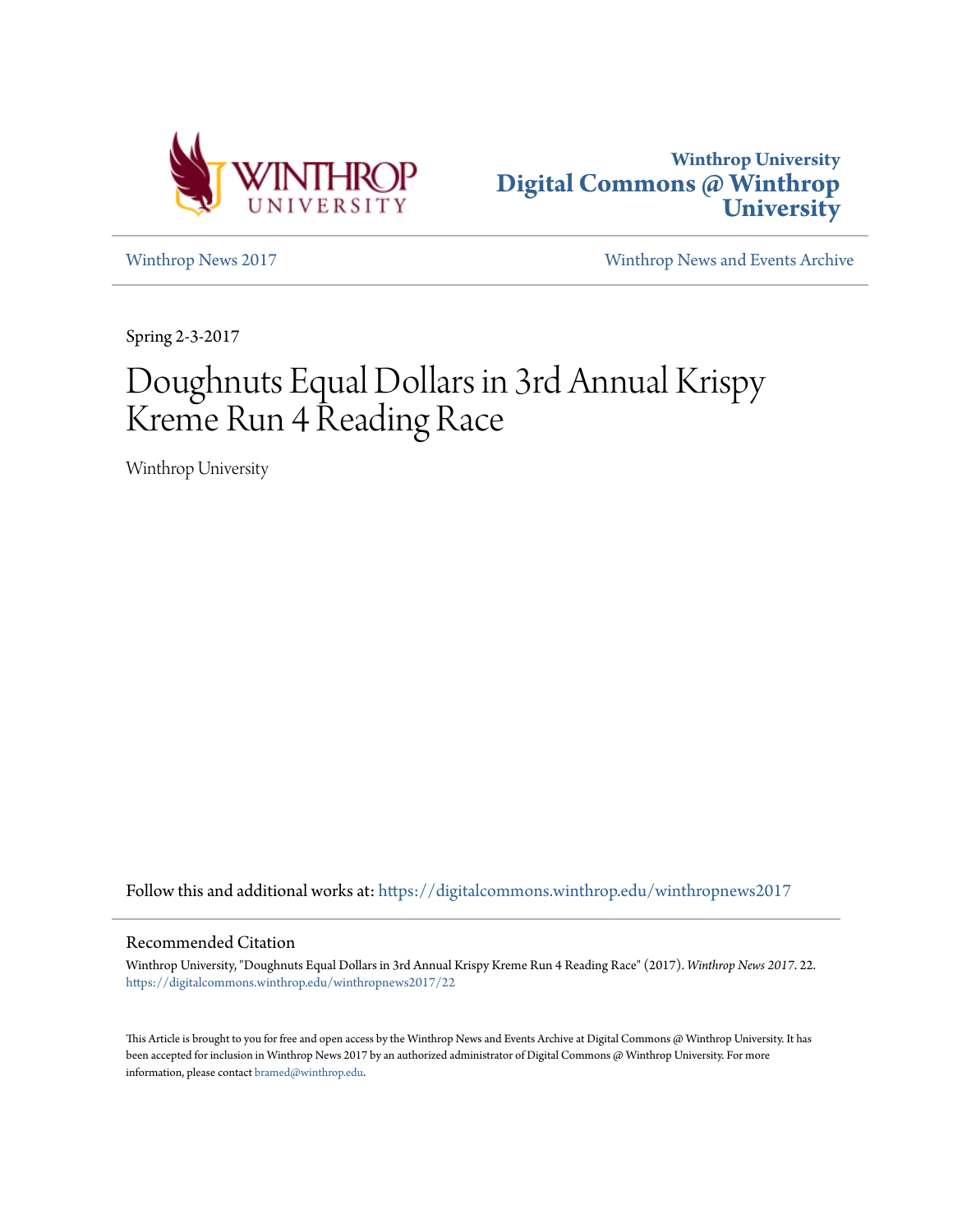EMAIL WINGSPAN BLACKBOARD MAP SITE PEOPLE SAND A SITE PEOPLE



**AFFAIRS ATHLETICS GIVING**

02/03/2017

**ABOUT ADMISSIONS & AID ACADEMICS STUDENT**

**O** SHARE

「验費」

All News

Archives

RSS News Feeds

Winthrop in the News

## **Doughnuts Equal Dollars in 3rd Annual Krispy Kreme Run 4 Reading Race**

### **Quick Facts**

 $\blacksquare$  There are two new additions to the race this year: official timing; and a junior challenge--four miles and six doughnuts--for racers 14 and younger.

All money raised goes to the Early Learning Partnership of York County.

**READING** RUN 4

ROCK HILL, SOUTH CAROLINA — Early Learning Partnership of York County Director Teresa Creech promises "something fun for everyone" for the **3rd Annual Krispy Kreme Run 4 Reading Race** on March 4.

"If you are a serious runner, then check out your time for the four-mile course," she said. "If you love doughnuts, lots of doughnuts, then give the Challenge a try. If you can't run a long distance, then grab some friends and do the relay where you each run or walk one mile. Wear a costume!"

The four-mile loop begins at 8 a.m. downtown at Fountain Park with a brief stop on the Winthrop University campus, where runners in the Challenge category will down a dozen doughnuts before racing back to the finish line.

If you haven't been blessed with an iron stomach, you can sign up for the casual run: four miles with 12 doughnuts to share at the end. Another option is the book relay, with each team member completing one mile each.

Race organizers have also debuted a new Krispy Kreme challenge: a Junior Challenge featuring

four miles and six doughnuts for children ages 14 and younger.

Doughnuts equal dollars in this fun event: All money raised goes to the Early Learning Partnership of York County, a nonprofit organization that develops and promotes programs supporting the health and academic readiness of children five years old and younger in the local community. The 2016 race netted \$19,000.

Creech said the race supports a very worthy cause. Most brain development happens in the first 18 months of a child's life, opening the pathways to increased learning, she said.

"That is why reading aloud and snuggling with a child is so important," she said. "So join us as we prepare children, birth to age five, for school readiness in York County!"